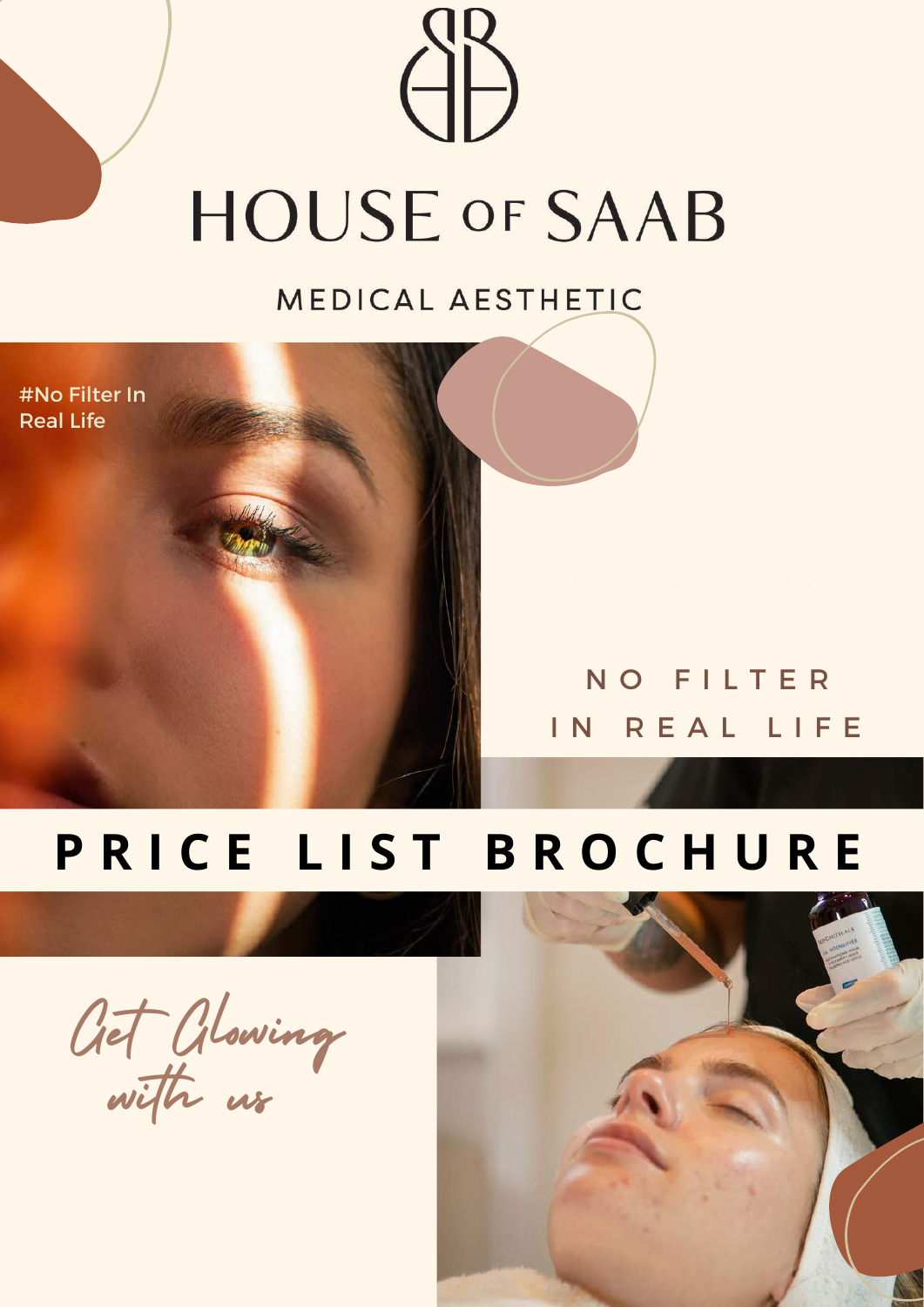## QUR TREATMENTS

#### ANTI-WRINKLE INJECTIONS

An injectable treatment to help reduce the appearance of facial lines. botulinum toxin, an FDA approved drug is injected to relax the facial muscles. The treatment works by strategically balancing overactive muscles so that facial wrinkles and lines become less noticeable.

#### DERMAL FILLERS

A naturally occurring hyaluronic-acid gel is injected into the face to help smooth wrinkles and folds. They are used to add volume to facial features or replace volume that has been lost with age, and assist in defining, enhancing and reshaping facial contours.

#### PROFHILO

A hydrating, remodelling form of hyaluronic acid, injected into the superficial layers of the skin, improving the appearance of skin quality by addressing laxity, crepiness and fine lines. It promotes skin radiance, tightening, lifting and glow without adding any volume, resulting in a natural rejuvenating appearance of the skin, used to treat the face, neck, hands and body.

#### PLATELET RICH PLASMA

Platelet-rich plasma (PRP) involves taking blood from the patient, which is then spun in a centrifuge to separate the plasma from the rest of the blood. The plasma contains powerful nutrients, growth factors and stem cells, which are essential for cellular rejuvenation. The plasma is then injected into the superficial layer of the skin - in combination with microneedling – to boost collagen production at ultra optimal levels.

#### FAT DISSOLVING INJECTIONS

Aqualyx treatment is a fat dissolving injection which works by liquidating fat cells, and destroying them permanently. The broken down cells are then eliminated naturally through the lymphatic system. They are an excellent treatment for those looking to treat areas on the body with stubborn, localised fat. Please note that Aqualyx® fat dissolving injection is a body contouring treatment, not a weight loss solution. For optimal results, a minimum of 3 sessions spaced 2-4 weeks apart are recommended to achieve visible results.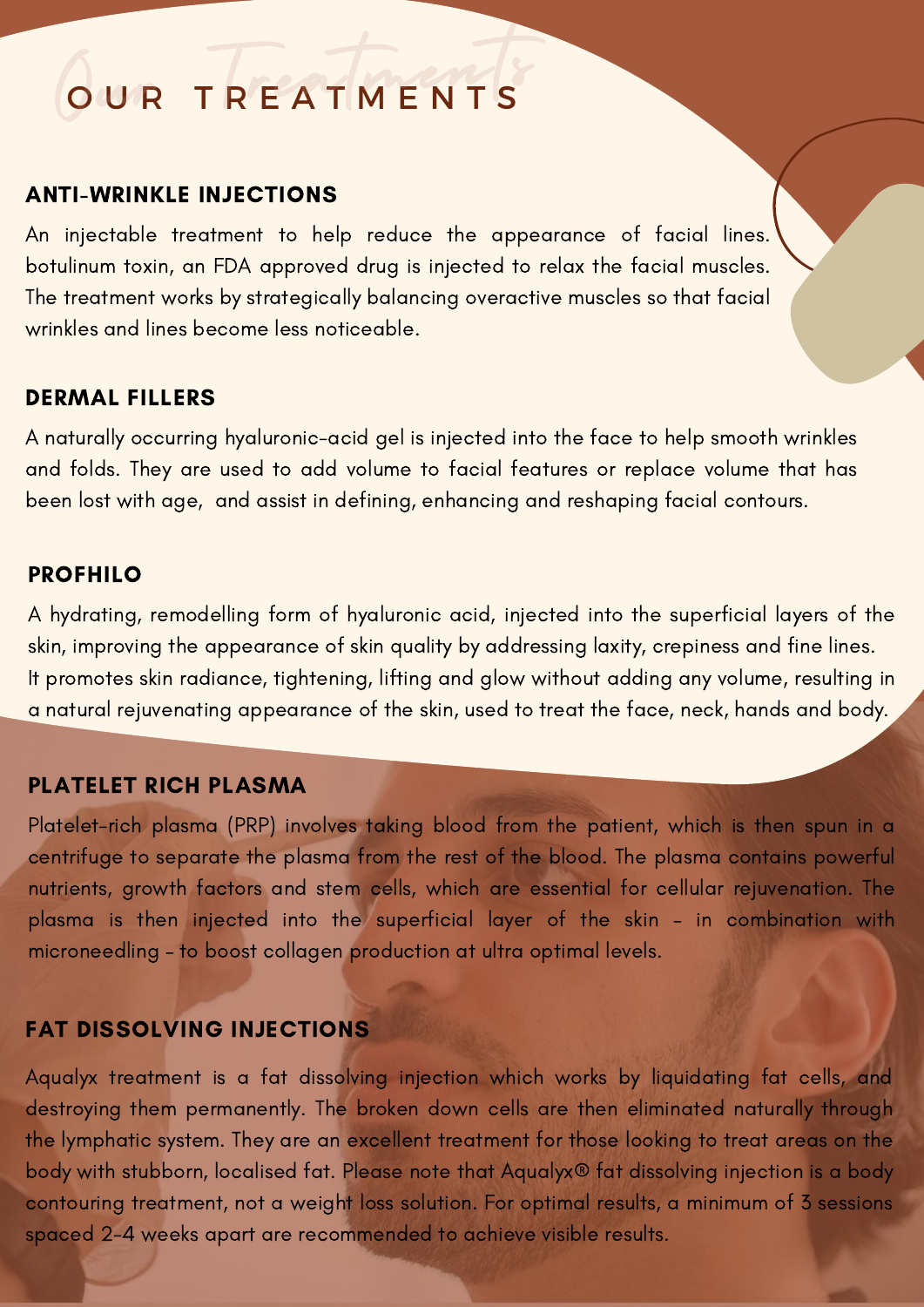#### COUR FACTALS cials

#### WOW FUSION FACIAL

The treatment uses a uniquely formulated 24-carat gold needle device to treat skin conditions, such as oily skin, enlarged pores, acne, pigmentation and redness. You get the benefits of micro-needling with the addition of mesotherapy. The micro-needling helps stimulate collagen and elastin for a more youthful-looking skin and the Wow fusion serums hydrate, brighten, stimulate, and improve the texture and tone of the skin.

#### SKINCEUTICAL FACIAL

formulated using the full regimen of SkinCeuticals ingredients for your individual skin concerns, whether it's dull and dehydrated, redness, lines and wrinkles or spot prone. Your therapist will select the correct and most beneficial products for your concerns, along either a 10min massage or Dermaplaning. For optimal results, course of 6 sessions is recommended.

#### SIGNATURE FACIAL

A SkinCeuticals Facial incorporating a mild Gel Peel to further remove layers of dead skin cells and fuzz from your skin surface. Gel Peel is made of 20% Glycolic Acid, 10% Lactic Acid, an ideal peel for sensitive skins and helps to improve tolerance for stronger Chemical Peels down the line. A course of 4-6 spaced 2-3 weeks apart is recommended.

#### HOS TAILORED FACIAL

You are guaranteed a luxurious, antioxidant, 7 step facial incorporating Exfoliation, Extraction, Microneedling, Mesotherapy and Chemical Peels. You will enjoy 2 sets of cooling and Hydrogelly masks designed to soothe the inflammatory process, and at last topped up with TriWave LED Light Therapy to enhance Elastin & Collagen Productions of your skin. to tone, cleanse and soothe congested skin. If you are looking to glow, look no more !

#### RED CARPET FACIAL

Using WOW Fusion Device, Anti-wrinkle agents (known as Toxins) are added in small doses to your bespoke made cocktail. Toxins penetrate the superficial layers of the skin, relaxing muscles that surround the pores and sebaceous glands, preventing the pores from opening and releasing excess oil and sweat. This helps maintain oil production, aiding conditions like acne and rosacea. The results speak for themselves, you are well on your way to the GALA !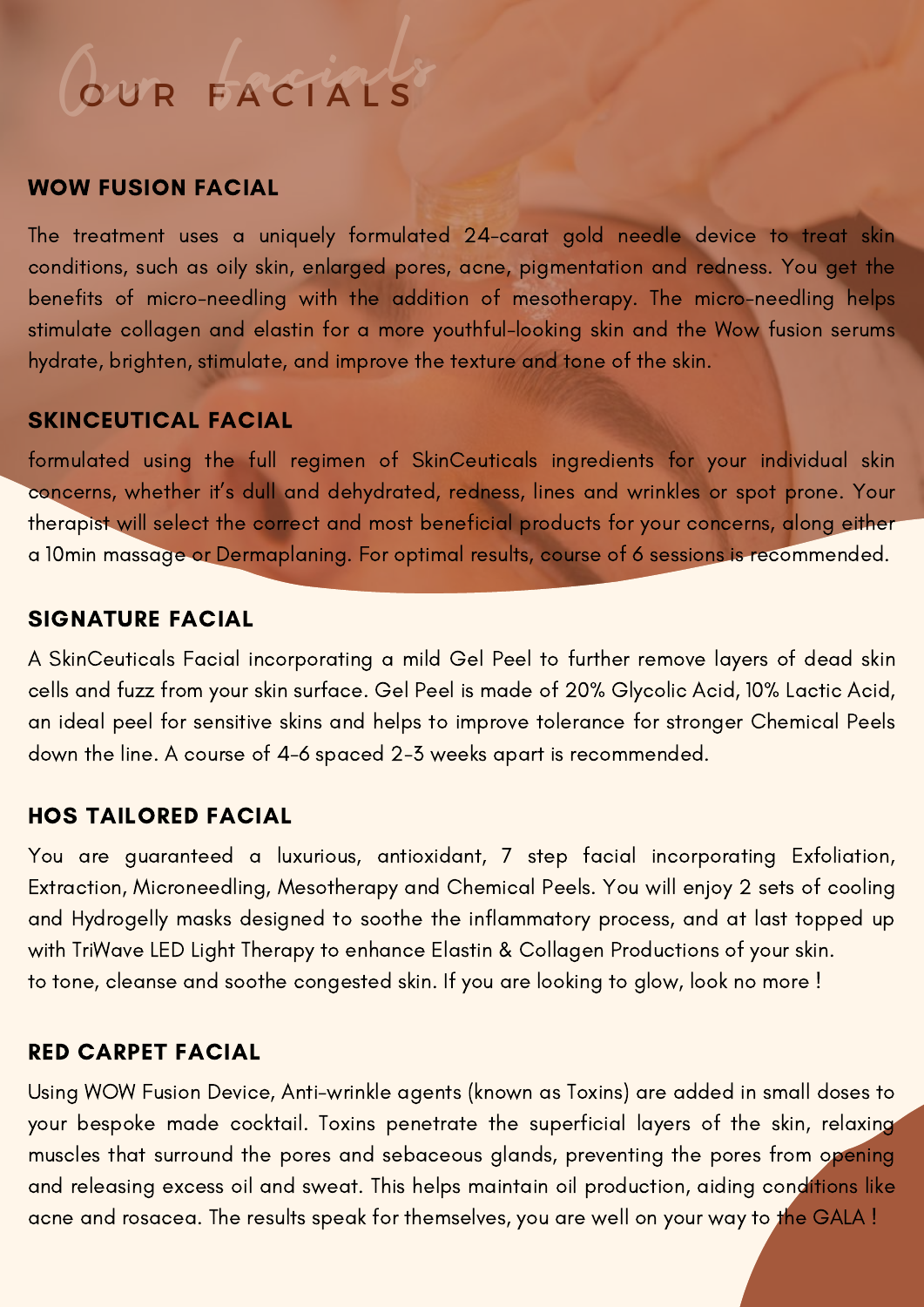## DERMAL<sup>L</sup>FILLERS

1 M L ( J U V E D E R M / T E O X A N E )

| <b>TREATMENT</b>            | <b>PRICE</b> |
|-----------------------------|--------------|
| Lips $(0.5$ ml)             | £ 220        |
| Lips(1.0 ml)                | £ 290        |
| <b>Smoker Lines</b>         | £ 290        |
| <b>Marionette Lines</b>     | £ 290        |
| Nasolabial Folds            | £ 290        |
| <b>Crows Feet</b>           | £ 340        |
| <b>Chin Enhancement</b>     | £ 340        |
| <b>Cheek Enhancement</b>    | £ 340        |
| Jaw Enhancement (2ml)       | £475         |
| <b>Temple Enhancement</b>   | £440         |
| <b>Tear Through</b>         | £495         |
| Noninvasive Nose Job        | £495         |
| Additional Iml (Same Area)  | £ 180        |
| <b>Filler Dissolving</b>    | £ 150        |
| <b>Dissolving Follow up</b> | £ 100        |

#### **NOTE /** ALL TREATMENTS TAKE AN AVERAGE OF 45 - 60 MINS





#### Anti wrinkle A N T I - W R I N K L E ( B O T O X / B O C C O U T U R E )

| <b>AREA / QUANTITY</b>                 | <b>PRICE</b><br>£ 195 |
|----------------------------------------|-----------------------|
| 1 Area                                 | £ 265                 |
| 2 Area                                 | £ 340                 |
| 3 Area                                 | £ 195                 |
| <b>Baby Tox</b><br><b>Gummy Smiles</b> | £ 265                 |
| Nefertiti (Neck Lines)                 | £ 390                 |
| Jawline Slimming (2 Sessions)          | £445                  |
|                                        |                       |

**NOTE /** ALL TREATMENTS TAKE AN AVERAGE OF 30 - 45 MINS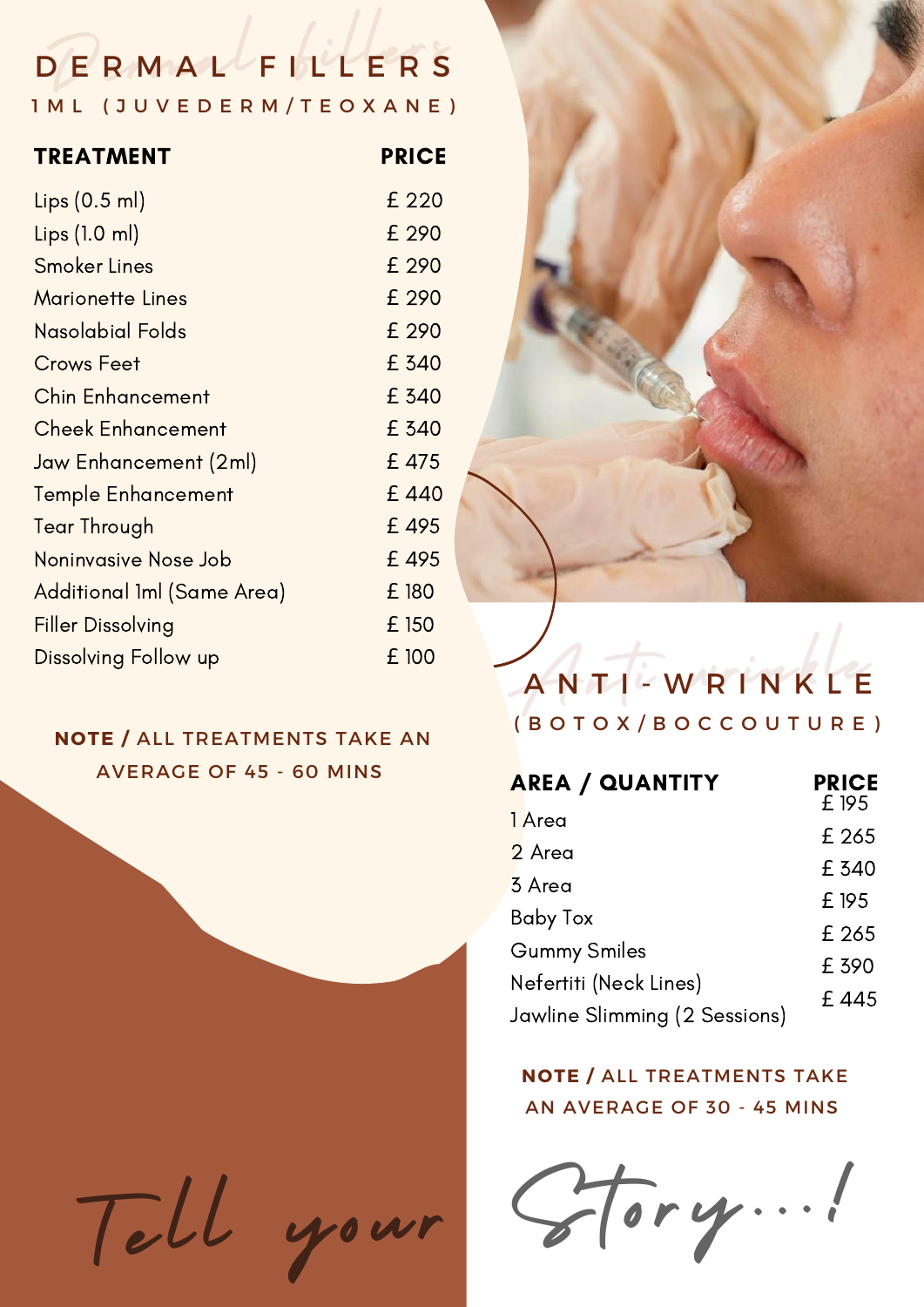## Mild-FACE PACKAGES

| <b>TREATMENT</b> | <b>PRICE</b>  |
|------------------|---------------|
| Mid Face 2ML     | £765          |
| Mid Face 3ML     | £950          |
| Mid Face 4ML     | <b>f</b> 1150 |
|                  |               |

#### $\sqrt{\frac{1}{2}}$ LOWER-FACE PACKAGES

| <b>TREATMENT</b> | <b>PRICE</b> |
|------------------|--------------|
| Lower Face 2ML   | £ 525        |
| Lower Face 3ML   | £745         |
| Lower Face 4ML   | £875         |
| Lower Face 5ML   | f 995        |

#### $f\omega$ F FULFACE PACKAGES

#### TREATMENT

Full Face (Available)

**PRICE** 

POA

**NOTE /** PACKAGE TREATMENTS ARE USUALLY CARRIED OUT IN THE SAME SESSION BUT IN SOME CASES, MAY REQUIRE MORE SESSIONS SPACED APART.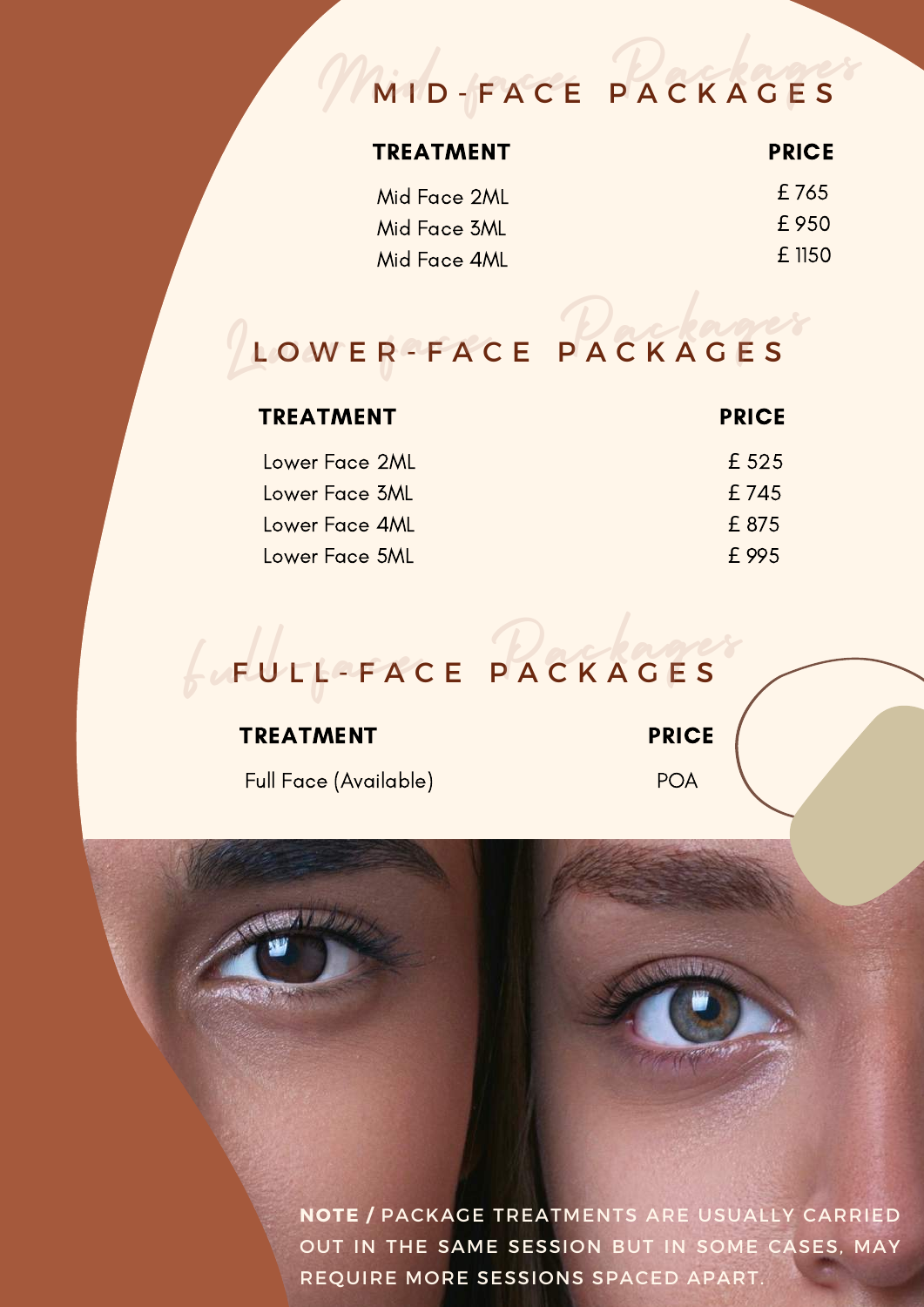#### DERMAPEN4 S K I N R E T E X T U R I N G D E R M A P E N 4

#### TREATMENT

#### **PRICE**

| <b>Face Coverage</b>            | £ 195   |
|---------------------------------|---------|
| Face Package (3 courses)        | £495    |
| <b>Body Coverage</b>            | £ 245   |
| <b>Body Package (3 Courses)</b> | £625    |
| <b>Additional Areas</b>         | £ 25-50 |

What is your

Dermapen $\bigcirc$ 

biggest skin concern?

**NOTE /** ALL TREATMENTS TAKE AN AVERAGE OF 30 - 60 MINS. TREATMENTS ARE SPACED 2-6 WEEKS APART DEPENDING ON CONDITIONS.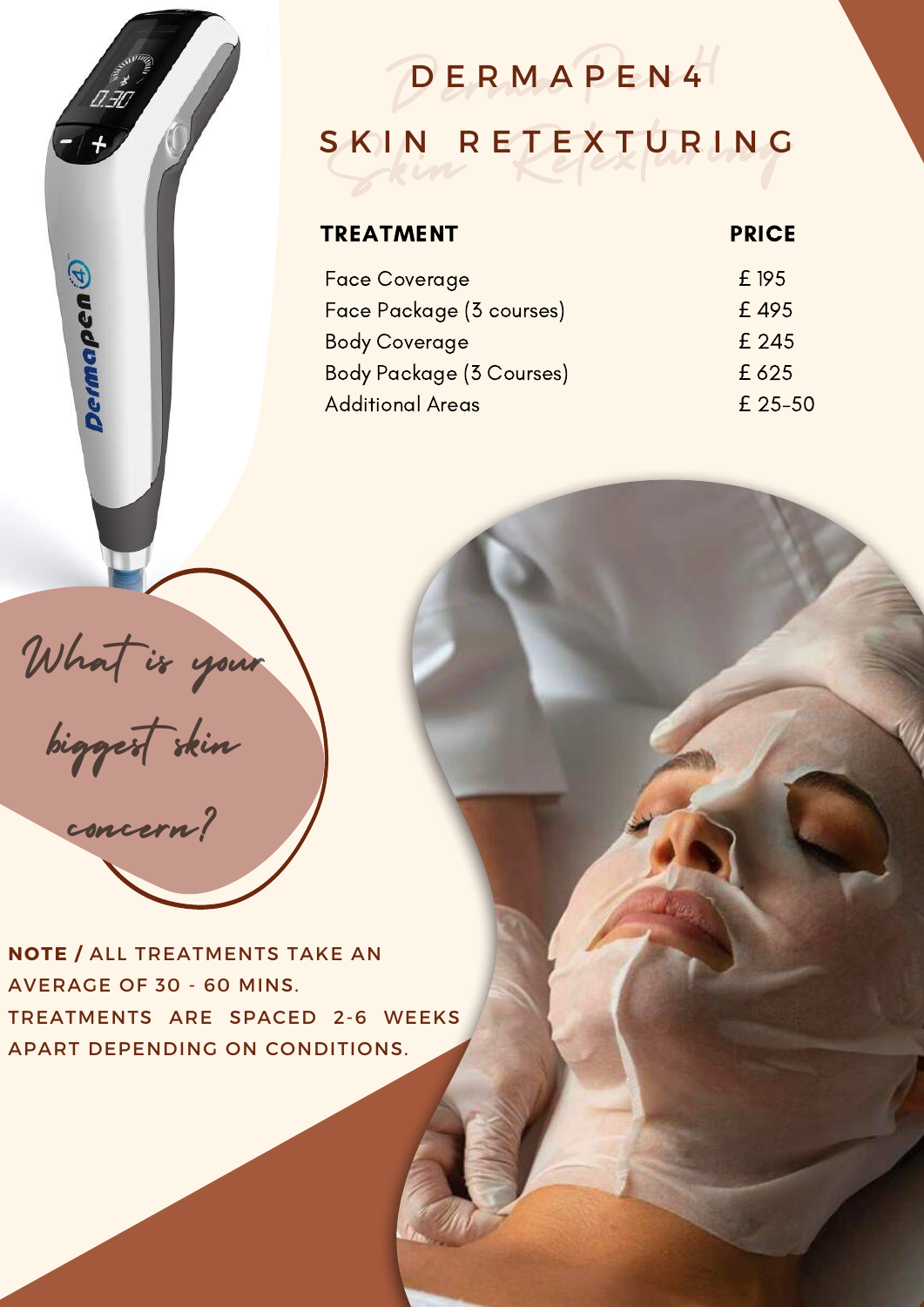#### SK SKINBOOSTER/ PROFHILO

| <b>TREATMENT</b>     | <b>PRICE</b> |
|----------------------|--------------|
| Per Session / Top Up | £ 345        |
| (Min 2 Sessions)     |              |
| Face + Neck Package  | £ 595        |
| (Min 2 Sessions)     |              |

## FAT DISSOLVING INJECTIONS

| <b>TREATMENT</b>                | <b>PRICE</b> |
|---------------------------------|--------------|
| Aqualyx Face (Per Area)         | £ 275        |
| Face Package (3 Courses)        | £645         |
| Aqualyx Body (Per Area)         | £ 350        |
| <b>Body Package (3 Courses)</b> | £840         |

**NOTE/** PROFHILO REQUIRES 2, AND FAT DISSOLVING INJECTION REQUIRE A MIN OF 3 SESSIONS, TO OBTAIN OPTIMAL RESULTS.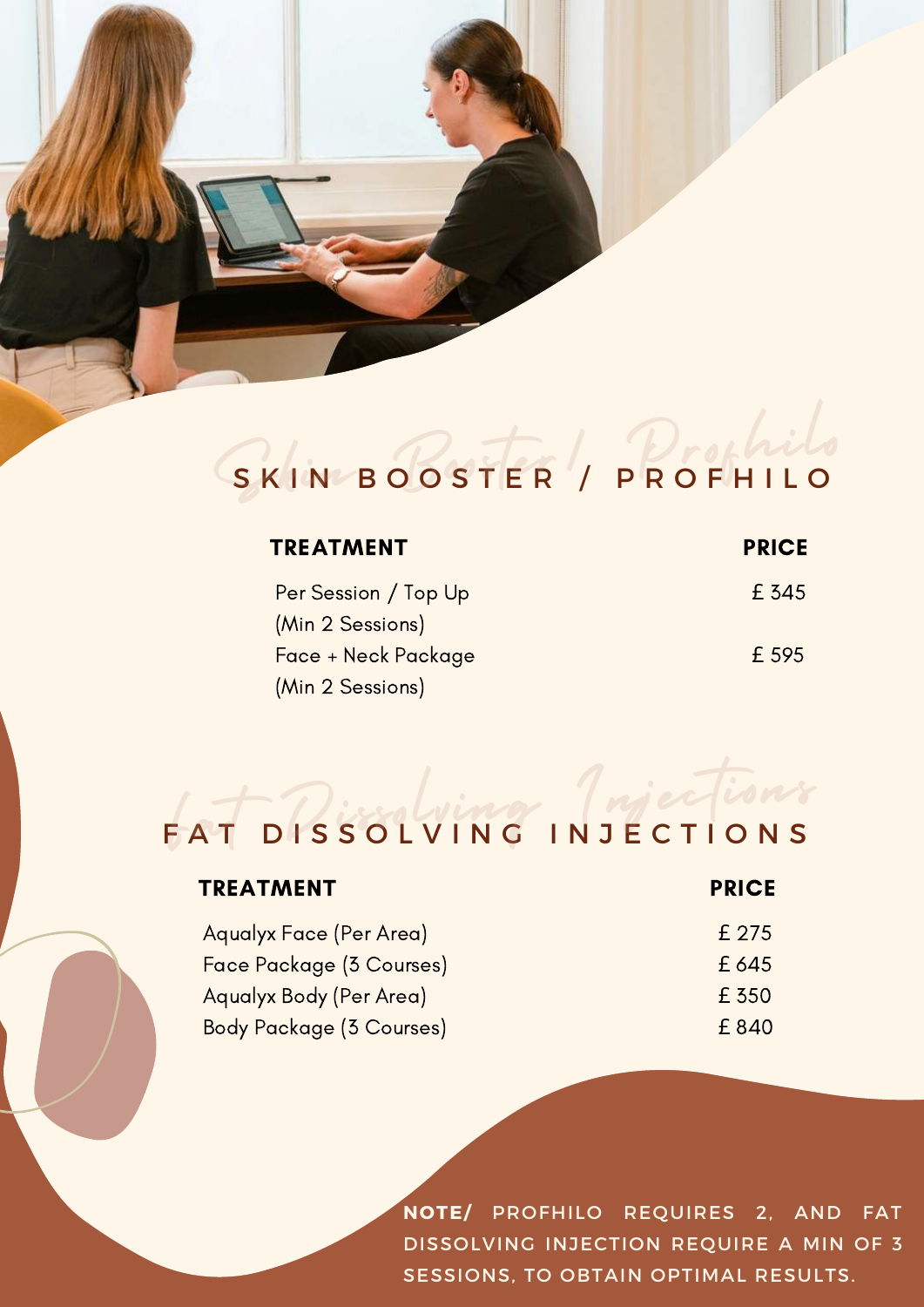

## Bespoke Facials B E S P O K E F A C I A L S

#### TREATMENT

#### **PRICE**

| £120  |
|-------|
| £ 150 |
| £ 150 |
| £ 225 |
| £ 275 |
|       |

#### PACKAGES

DISCOUNT

| Course of 3 | 15% Off |  |
|-------------|---------|--|
| Course of 4 | 25% Off |  |

#### **REWARD PROGRAMME AVAILABLE, INQUIRE TODAY!**

## Chemical Peels C H E M I C A L P E E L S

| <b>TREATMENT</b>         | <b>PRICE</b> |
|--------------------------|--------------|
| 20% Glycolic Peel        | £ 120        |
| 30% Micro Peel           | £ 120        |
| Obagi Blue Peel Radiance | £120         |
| 3 Course Package         | £ 295        |
| 6 Course Package         | £495         |

**NOTE /** ALL TREATMENTS TAKE AN AVERAGE OF 30 - 45 MINS

## LED Therapy L E D T H E R A P Y

#### TREATMENT

#### **PRICE**

| LED Boost (15mins)   | £ 25  |
|----------------------|-------|
| LED Indulge (30mins) | £75   |
| 3 Course Package     | £ 190 |
| 6 Course Package     | £ 290 |

#### **NOTE /** ALL TREATMENTS TAKE AN AVERAGE OF 45 - 60 MINS

## Your experience matters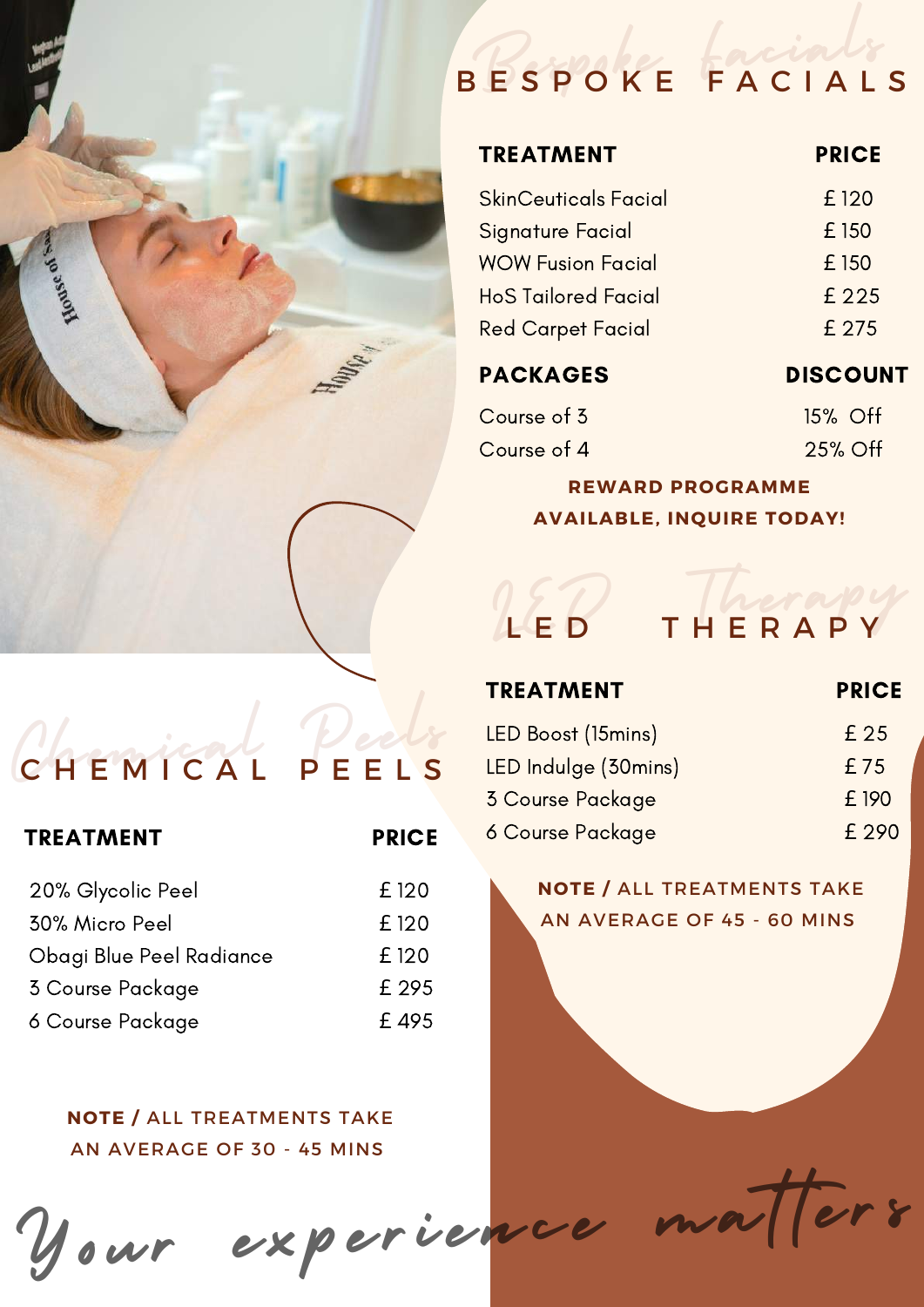PlateRF PiropRFPlasma P R P / 4-P R F

| <b>TREATMENT</b>                            | <b>PRICE</b> |
|---------------------------------------------|--------------|
| <b>Beard Restoration</b>                    | £ 390        |
| <b>Hair Line Growth Restore</b>             | £435         |
| <b>Hair Scalp Growth Restore</b>            | £ 545        |
| Multi Vials Package (2 Areas)               | £ 690        |
| <b>Facial Rejuvenation (Vampire Facial)</b> | £435         |

Time to

Grow & Flourish

again !

**NOTE /** ALL TREATMENTS TAKE AN AVERAGE OF 60 - 90 MINS. EXTRA SESSION MAY BE REQUIRED IF ADDITIONAL AREA IS REQUESTED!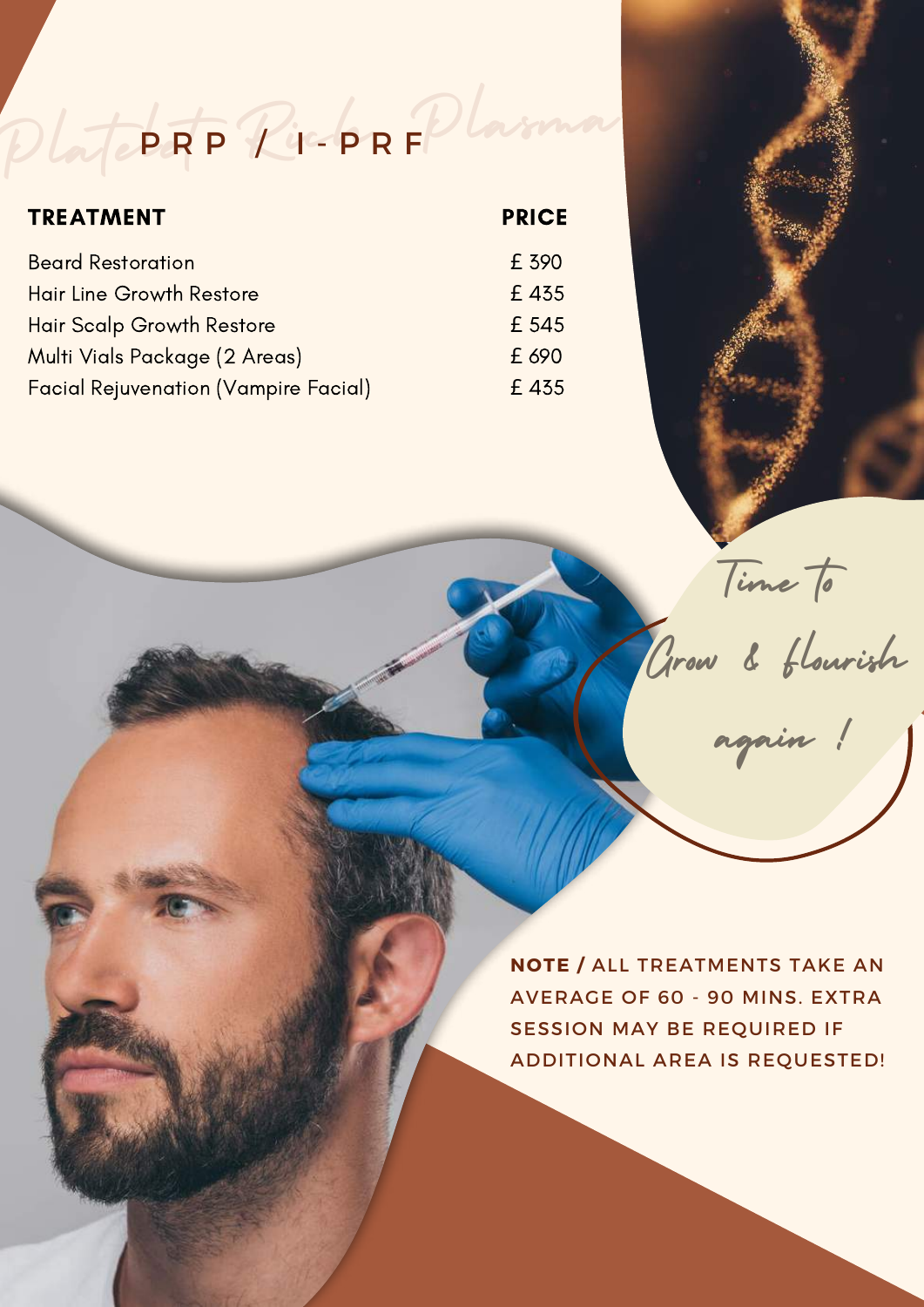# **HOUSE OF SAAB**

#### MEDICAL AESTHETIC



#### SKINCEUTICALS PROFESSIONAL SKINCARE A D V A N C E D





Always Medical Grade

Always Chin Centicals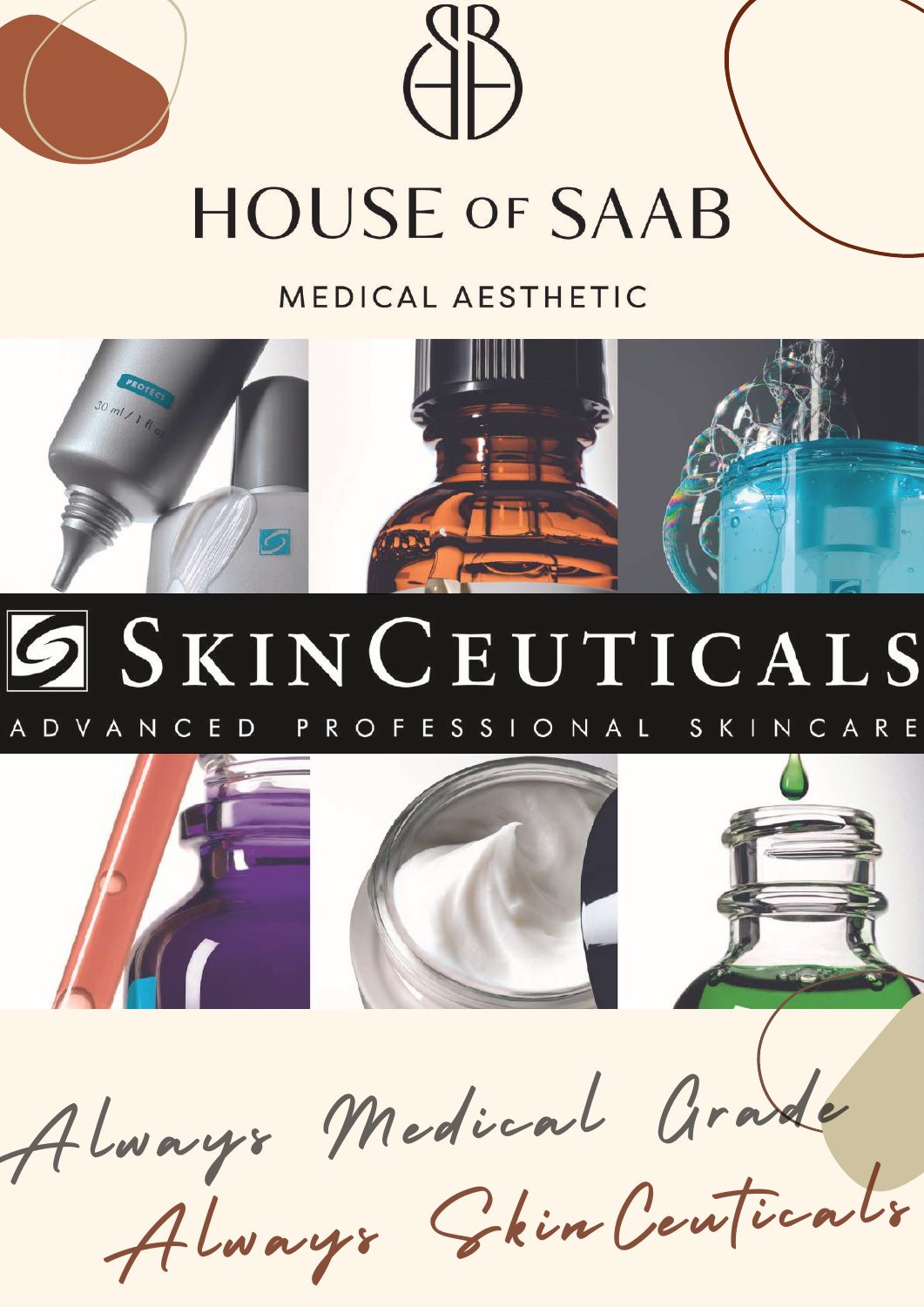